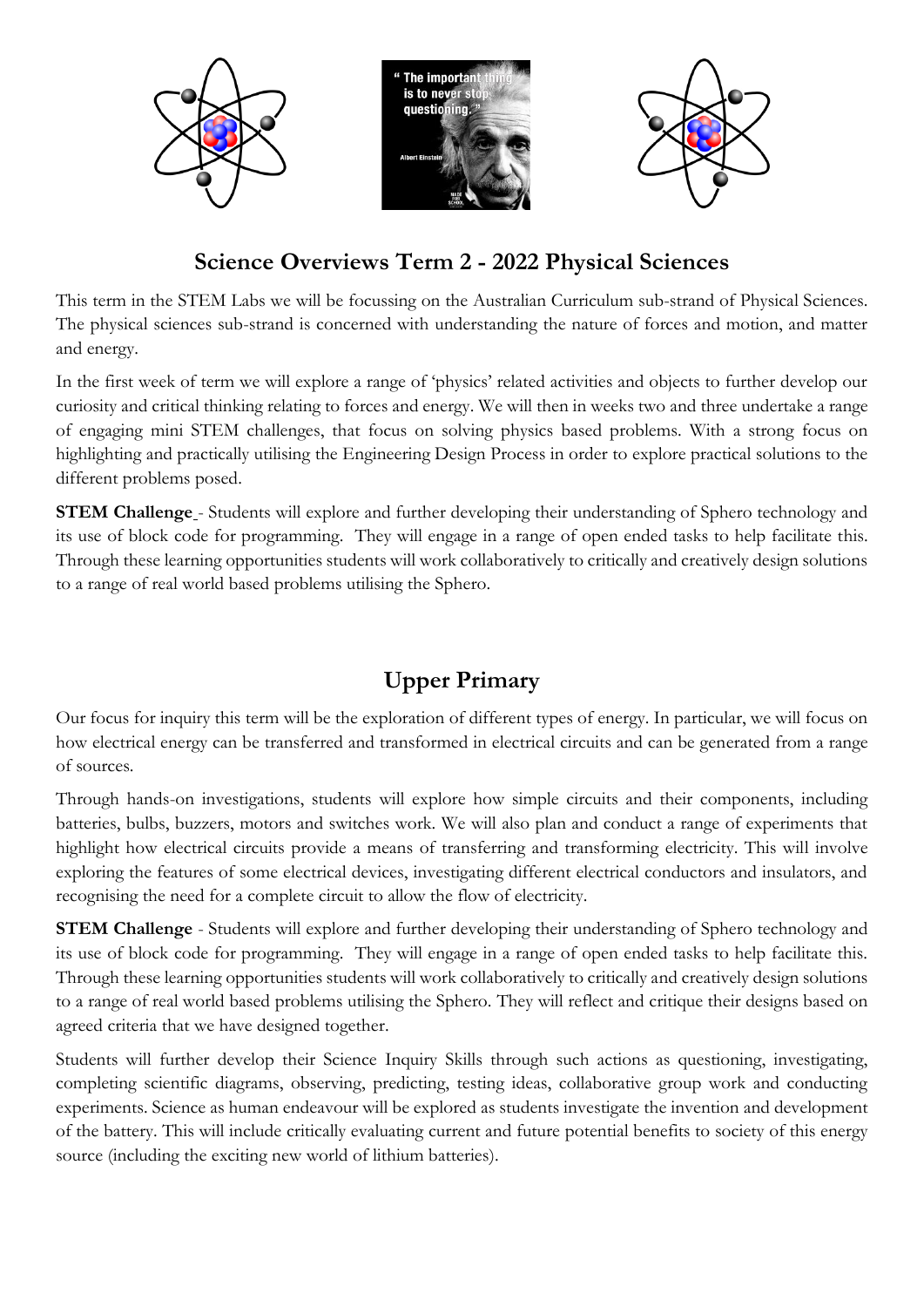## **Middle Primary**

Our focus for inquiry this term will be the exploration of how forces can be exerted by one object on another through direct contact or from a distance. Students will use science inquiry skills to explore how forces, energy and motion are required to move objects and how this applies to the world we live in (and beyond!).

Through hands-on activities and a design project, students will identify and test contact and non-contact forces. Via this experiential learning we aim to answer a range of practical questions and develop our understanding of forces and motion.

**STEM Challenge** - Students will explore and further developing their understanding of Sphero technology and its use of block code for programming. They will engage in a range of open ended tasks to help facilitate this and also incorporate the concepts we explored and developed around forces. Through these learning opportunities students will work collaboratively to critically and creatively design solutions to a range of real world based problems utilising the Sphero. They will reflect and critique their designs based on agreed criteria that we have designed together.

Students will be working scientifically through such actions as questioning, investigating, observing, predicting, discussions, and planning and conducting experiments. This will be done as a whole class, individually and in groups. Science as a Human Endeavour will be explored through investigating the different types and uses of magnetism in everyday life.

## **Junior Primary**

This term we will be undertaking an inquiry based unit of work that explores the way objects move depend on a variety of factors, including push and pull forces and their size and shape. Including, how a push or a pull affects how an object moves or changes shape. Students will use science inquiry skills to explore forces and motion and how energy is required to move objects through the lens of how different toys move and the ways in which they move.

Students will be working scientifically by engaging in a variety of hands on experiments to investigate some different ways that toys move on land, through water and in the air. Through hands-on activities, design challenges and a fair test experiment, students will gain an understanding that energy is required to move things, pushes and pulls can make things move and stop, and how some toys are moved by the forces of friction, gravity and air resistance. This will also include developing understanding of how different toys they create move and how size and shape of an object can change how it moves.

**STEM Challenge** - Following the steps of the engineering design process, students will design a toy that uses a push and/or pull force to work. They will do this by critically and creatively designing, building, and testing a toy that uses a push force to make a table tennis ball float. Alternatively, they will demonstrate how changing the size of a toy with wheels can change its rate of descent. They will reflect and critique their designs based on agreed criteria that I have explained to them. They will reflect and critique their designs based on agreed criteria.

Students will further develop their capability in critical and creative thinking as they learn to generate and evaluate knowledge, ideas and possibilities relating to their 'toy that moves challenge' and other investigations and use them when developing and improving upon designed solutions.

Students will be working scientifically through such actions as questioning, investigating, observing, predicting, discussions, and planning and conducting experiments. This will be done as a whole class, individually and in groups. Science as a Human Endeavour will involve actively exploring range of toys from different cultures and comparing their movement similarities and differences.

\_\_\_\_\_\_\_\_\_\_\_\_\_\_\_\_\_\_\_\_\_\_\_\_\_\_\_\_\_\_\_\_\_\_\_\_\_\_\_\_\_\_\_\_\_\_\_